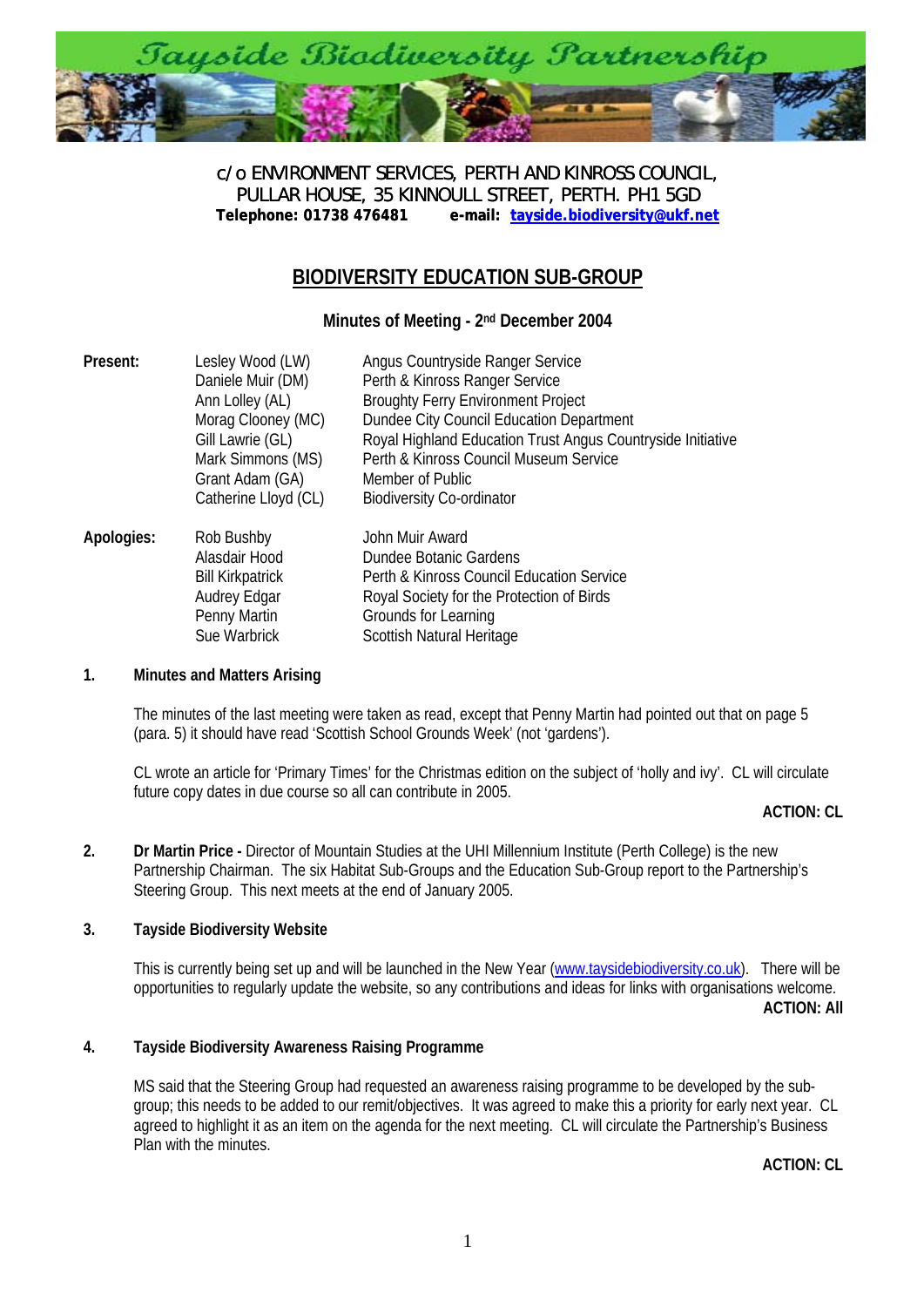### **5. Biodiversity Schools Calendar**

Doug Flint, PKC and SNH may hopefully be able to assist with funding. We will then be looking for more money from partners. Clackmannanshire BAP is planning a 2nd calendar; more information will be available for next meeting. We have 8 months reserved by Partners so far.

### **6. MC – Brief Overview of Dundee Education Services: Eco Schools**

Uptake by schools has been quite slow initially. 41 Primary Schools and 10 Secondary Schools have now registered (only 3 this time last year) – though none have yet applied for an award (bronze, silver, green flag). The scheme ties in with citizenship/pupil voice with Pupil Council. Social subjects also encompass eco schools as does the science programme, e.g. sustainability work with the One World Centre, SNH, Grounds for Learning, Eco Schools. Health issues also link in. It had been hoped to appoint an Eco Schools tutor, but that is on hold just now – it will be the main thrust for the next year or so. Angus Council may have two people working on Eco Schools. LW has been approached by Eleanor Love to take part in the 'March into Science' event. Fife Council now has an ES Co-ordinator and is setting up a web site.

### **7. Harris Moore Award and the Proposed Tayside Schools Environment Award**

CL had a meeting with Kate Barlow, PKC (she has since left) to see how a similar scheme could be set up throughout Tayside. In the past the Harris Moore Award consisted of just one prize of £200 with a plaque and trophy. Certificates were awarded to all other applicants. However, last year £1,200 in prize money was made available – 3 prizes (joint first and an Award of Excellence) and 5 Highly Commendable Awards plus Certificates of Merit to all winning applicants. 21 schools entered, 6 withdrew, and 15 were judged. CL was involved in the judging – and in the process made some very good community contacts. PKC had now agreed that as from 2005 each applicant had to be Eco School registered.

Kate Barlow told CL that no teaching experience was needed to run the scheme and that the administration was covered in-house. There was no need for an additional member of staff, although administration time had to be planned for sending out applications, collating them and arranging a Judging Timetable; it was not onerous. The Awards Ceremony was also handled in-house with the refreshment costs sponsored by a local supermarket. The ceremony is held at the end of the summer term and is seen as a major event amongst the schools who apply. Excellent media coverage is achieved.

CL contacted AC and DCC Education departments to see if it would be feasible to run a similar scheme elsewhere in Tayside – there had been no reply from Angus Council, but Dundee City Council felt it would be suitable, but as an 'add-on'. MC commented that the perception of extra work would be difficult to overcome. The new 3-18 curriculum will be in place by 2007. MC thinks DCC might be able to take such an Award on board for 2006 (though not confirmed) but not for 2005 [it would need to be planned during 2005]. AL said that a community element would be important, perhaps getting the PTAs on board. It would be worthwhile trying to get projects started that way.

# **ACTION: MC to follow up potential for DCC Award CL to follow up Angus Council**

# **8. AL - Broughty Ferry Environment Project: Linking Community Projects to the Local Biodiversity Process**

AL gave a presentation on the work BFEP has been carrying out in the past year. Their community project "Still Changes" involved time lapse photos taken every 2 weeks (using disposable cameras). The end result, a video, has been widely seen all over the area. Following the Silvery Threads initiative, some of the work was used as a centrepiece in the Perth Museum's Biodiversity Exhibition. The highly successful Sand Martin 'Safe Homes' Project spawned the Hourglass Project with funding from the Scottish Executive's Biodiversity Action Grant Scheme – this will include coastal protection works. Next year an education pack on sand dunes is planned. 'Zoom' – another very successful initiative which resulted in a map annotated with labels showing the community viewpoint. A new DVD is available of Reres Hill – a collection of views for SNH. BFEP also has a wildflower project on the dunes planned, plus a wildlife orchard at Orchar Park. It will be continuing with the 'Zoom' project and pavement surveys.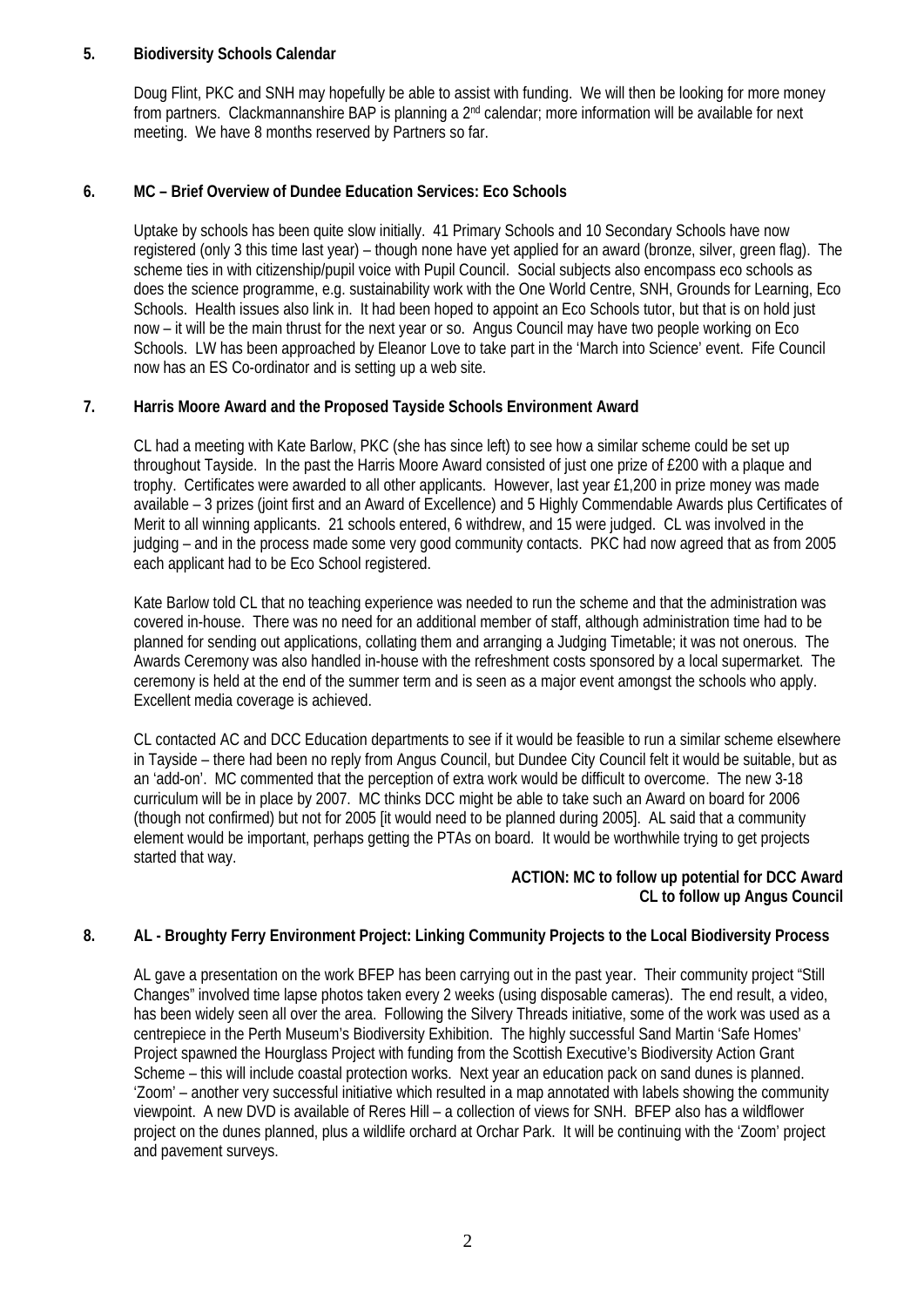**9.** 9th June is now officially 'Backyard Biodiversity Day'. CL said it would be excellent if events could be arranged around that date. DM confirmed that the Perth and Kinross Ranger Service were planning another School BBD at Battleby and an additional family 'drop in day' that weekend.

> **ACTION: All Details of events to CL ASAP**

#### **10. Wild and Wonderful Exhibition**

No up to date on figures from last time; at least 21k people have seen the exhibition. There has been very good feedback. The exhibition now finishes on 15 January. Anyone is welcome to re-use the panels - contact MS at the Museum. Props such as bird and bat boxes are also available on a first come, first service basis.

> **ACTION: All Contact MS direct**

#### **11. Woodland Trust Trees for All**

All children in Scotland are invited to plant a tree through this initiative. Perth & Kinross Eco Schools have already arranged for trees to be supplied. CL raised the point that the LBAP Officers queried the provenance of the trees. Those supplied to Scotland by the Woodland Trust will come from the Midlands. Other more local sources are available and it would be appreciated if local Scottish provenance was requested in future.

#### **12. Funding**

GL said that many organisations which applied for funding from Scottish Biodiversity BAG monies were disappointed. Funding of in excess of £1.3m was requested (which was estimated as being only a third of those interested who bothered applying), but only £200-275K was available. CL said that the BFEP had been very fortunate in being given funding from the Scottish Executive and was only one of around 30 organisations which had benefited. A further funding round would be available in 2005.

CL outlined the proposed Visitor Payback Scheme that may be set up with the Perthshire Tourist Board. This would encourage local biodiversity projects, including trails linking biodiversity and access.

A general discussion regarding awareness levels of biodiversity followed, how low it is and how to raise it through marketing –e.g. book marks etc. CL believes the Tayside biodiversity website will be the beginning of this and if SITA funding is forthcoming more will be done. She felt it all boils down to a lack of resources as well as a national lack of awareness. The discussion included how the Scottish Biodiversity Strategy will be publicised and how the local Partnerships will link into this. We all need to be repeating the same message.

CL is keen to see funding available for general marketing items: wall planner, bookmarks, carrying bags, postcards, pens and pencils. She is frequently asked to supply such items for events. It was agreed that CL would ask the Argyll and Bute Biodiversity Officer for costings of publicity items so that the matter can be discussed at the next Steering Group meeting.

### **ACTION: CL**

It was agreed that sub-group members would bring ideas on how we can best promote biodiversity to the next meeting. Some projects are already being set up as pilots in one area so that ultimately some Tayside–wide projects will be up and running. This has happened with the Barn Owl, Swifts and Sand Martin projects, as well as the Green Graveyard Initiative. It is hoped that the Angus Nursing Home Biodiversity project will be taken up elsewhere. CL felt that a Tayside-wide Wildlife Pond Project would be beneficial as this had the potential of involving a large number of different sectors, i.e. schools, garden owners, businesses, local authorities, etc.

GL said that RHET supplies information to out-of-hours school groups. She thought a pack with lots of ideas would be good to send out to groups such as the Scouts etc. A Biodiversity Education Pack was discussed. SITA's landfill tax monies may hopefully be available for projects in future that partners can link into. The Partnership should know details of available funds in January.